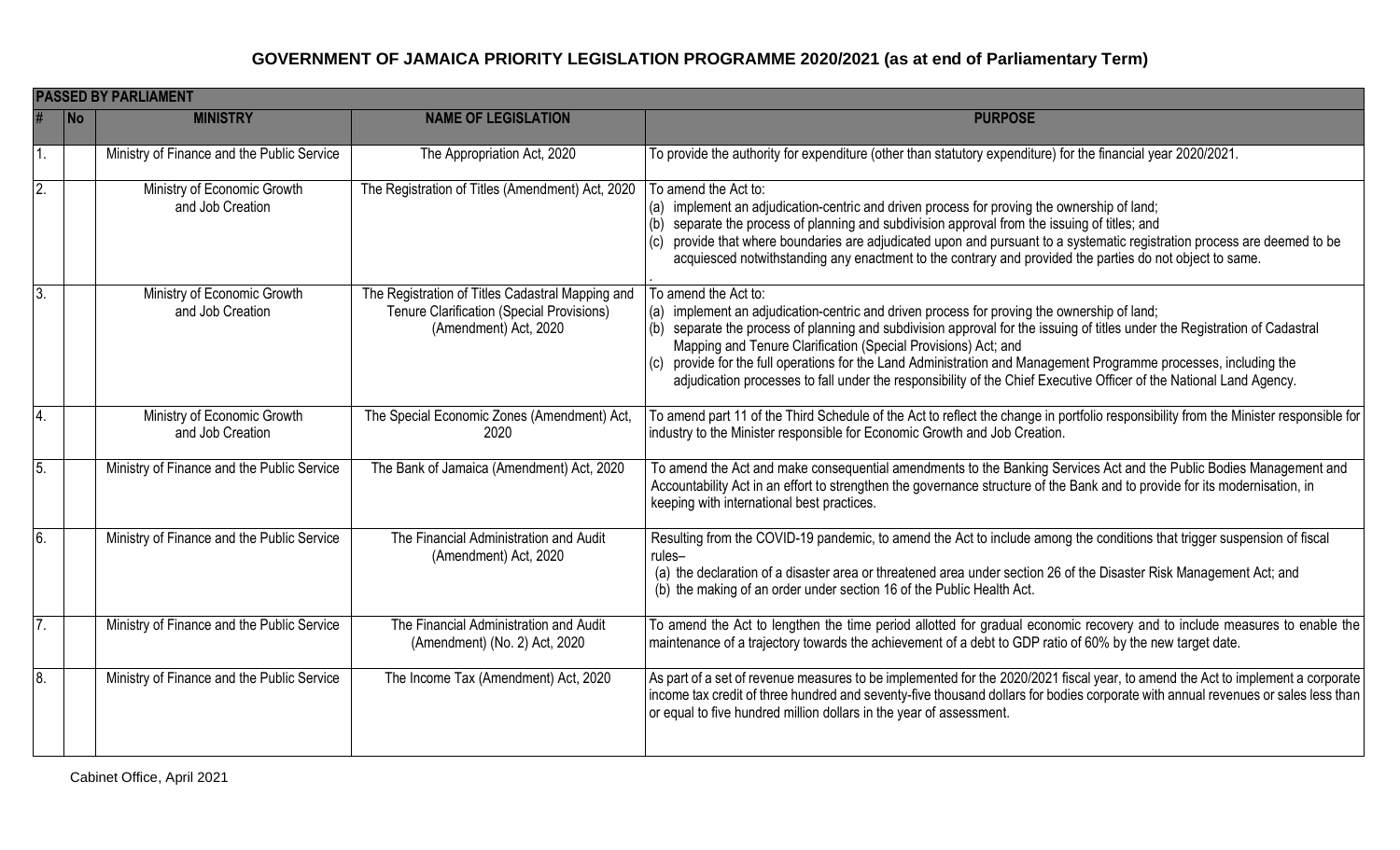|     | <b>PASSED BY PARLIAMENT</b> |                                            |                                                                          |                                                                                                                                                                                                                                                                                                                                                                                                                                                                                                                                                                                                            |  |  |  |
|-----|-----------------------------|--------------------------------------------|--------------------------------------------------------------------------|------------------------------------------------------------------------------------------------------------------------------------------------------------------------------------------------------------------------------------------------------------------------------------------------------------------------------------------------------------------------------------------------------------------------------------------------------------------------------------------------------------------------------------------------------------------------------------------------------------|--|--|--|
|     | <b>No</b>                   | <b>MINISTRY</b>                            | <b>NAME OF LEGISLATION</b>                                               | <b>PURPOSE</b>                                                                                                                                                                                                                                                                                                                                                                                                                                                                                                                                                                                             |  |  |  |
| 9.  |                             | Ministry of Finance and the Public Service | The Independent Fiscal Council Act, 2021                                 | To establish an Independent Fiscal Institution to promote sound fiscal policy and sustainable public finances.                                                                                                                                                                                                                                                                                                                                                                                                                                                                                             |  |  |  |
| 10. |                             | Ministry of Finance and the Public Service | The Micro-Credit Act, 2021                                               | To strengthen the legislative framework for money lending institutions and money service businesses.                                                                                                                                                                                                                                                                                                                                                                                                                                                                                                       |  |  |  |
| 11. |                             | Ministry of Finance and the Public Service | The National Housing Trust (Amendment)<br>(Special Provisions) Act, 2020 | To amend the Act to provide for the continuation of annual transfers not exceeding \$11.4 billion from the National Housing Trust<br>to the central government in support of its fiscal consolidation programme over the period 2021/2022 through 2025/2026 in light<br>of the COVID-19 pandemic's impact on financial resources.                                                                                                                                                                                                                                                                          |  |  |  |
| 12. |                             | Ministry of Finance and the Public Service | The Revenue Administration (Amendment) Act,<br>2020                      | To implement the -<br>(a) Convention on Mutual Administrative Assistance in Tax Matters, the latest international convention signed by Jamaica to<br>improve international tax compliance by enabling the exchange of financial and other tax information among the State parties<br>to the Convention, and<br>Standard for Automatic Exchange of Financial Account Information in Tax Matters developed by the Organization for<br>Economic Co-operation and Development (OECD), to create a single platform for the administration of the automatic<br>exchange of tax information under the Convention. |  |  |  |
| 13. |                             | Ministry of Justice                        | The Dogs (Liability for Attacks) Act, 2020                               | To repeal and replace the Act to provide for criminal and civil liability for the owner of a dog that attacks, injures or causes the<br>death of a person.                                                                                                                                                                                                                                                                                                                                                                                                                                                 |  |  |  |
| 14. |                             | Ministry of Justice                        | The Authentication (Foreign Public Documents)<br>Act, 2020               | To facilitate Jamaica's implementation of The Convention Abolishing the Requirement of Legalisation for Foreign Public<br>Documents done at the Hague on 5 October, 1961 ("the Apostille Convention") which establishes a reciprocal regime among<br>Contracting States for the mutual recognition of foreign public documents authenticated by an Apostille certificate which certifies<br>the authenticity of any signature, the capacity of the person signing and the identity of any seal or stamp appearing on the foreign<br>public document.                                                       |  |  |  |
| 15. |                             | Ministry of Justice                        | The Dangerous Drugs (Amendment) Act, 2021                                | To amend the Act to give better legal effect to, and improve upon, the 1996 Practice Directions issued by the Director of Public<br>Prosecutions in relation to the custody of seized drugs by providing for the secure storage of drugs seized under the Act, allowing<br>for such drugs to be destroyed, and, where such drugs are required as evidence, allowing samples and images of the drugs to be<br>taken before the drugs are destroyed, to be received in evidence and to have the same probative force as the drugs would have<br>if proved in the ordinary way.                               |  |  |  |
| 16. |                             | Ministry of Justice                        | The Evidence (Amendment) Act, 2020                                       | To amend the Act to provide that where a thing is seized as evidence, a sample or image of the thing may be taken by or under<br>the direction of a constable, received in evidence and accorded the same probative force as the thing would have if proved in the<br>ordinary way.                                                                                                                                                                                                                                                                                                                        |  |  |  |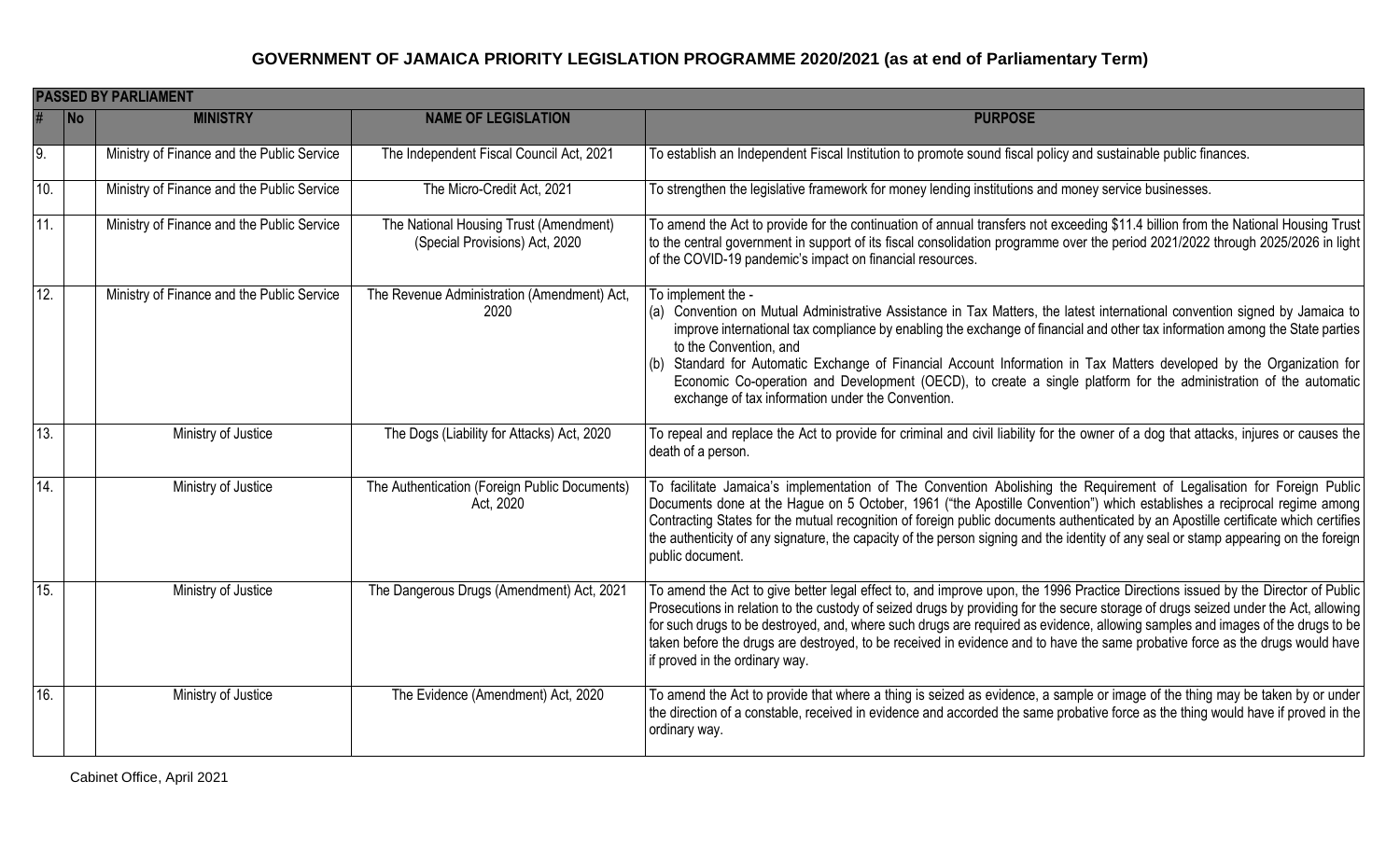|     | <b>PASSED BY PARLIAMENT</b> |                                                       |                                                                                                                                |                                                                                                                                                                                                                                                                                                                                          |  |  |
|-----|-----------------------------|-------------------------------------------------------|--------------------------------------------------------------------------------------------------------------------------------|------------------------------------------------------------------------------------------------------------------------------------------------------------------------------------------------------------------------------------------------------------------------------------------------------------------------------------------|--|--|
| #   | <b>No</b>                   | <b>MINISTRY</b>                                       | <b>NAME OF LEGISLATION</b>                                                                                                     | <b>PURPOSE</b>                                                                                                                                                                                                                                                                                                                           |  |  |
|     |                             |                                                       |                                                                                                                                |                                                                                                                                                                                                                                                                                                                                          |  |  |
| 17. |                             | Ministry of Local Government<br>and Rural Development | The Representation of the People (Postponement<br>of Elections to Municipal Corporations<br>and City Municipalities) Act, 2020 | To temporarily modify the Act in order to postpone the holding of a general election of members to serve on the respective councils<br>of Municipal Corporations and mayors of City Municipalities due to the impact of the SARS-COV-2 virus, the risk of exposure of<br>the electorate to the virus, and current financial constraints. |  |  |
| 18. |                             | Ministry of Science, Energy and Technology            | The Data Protection Act, 2020                                                                                                  | To implement a regime to protect the privacy of individuals in relation to personal data and regulate the collection, processing,<br>keeping, use and disclosure of information relating to individuals.                                                                                                                                 |  |  |
| 19. |                             | Ministry of Transport and Mining                      | The Shipping (Amendment) Act, 2020                                                                                             | To give effect to the Maritime Labour Convention; and to amend related laws to provide for the right of seafarers to decent living<br>and working standards on ships.                                                                                                                                                                    |  |  |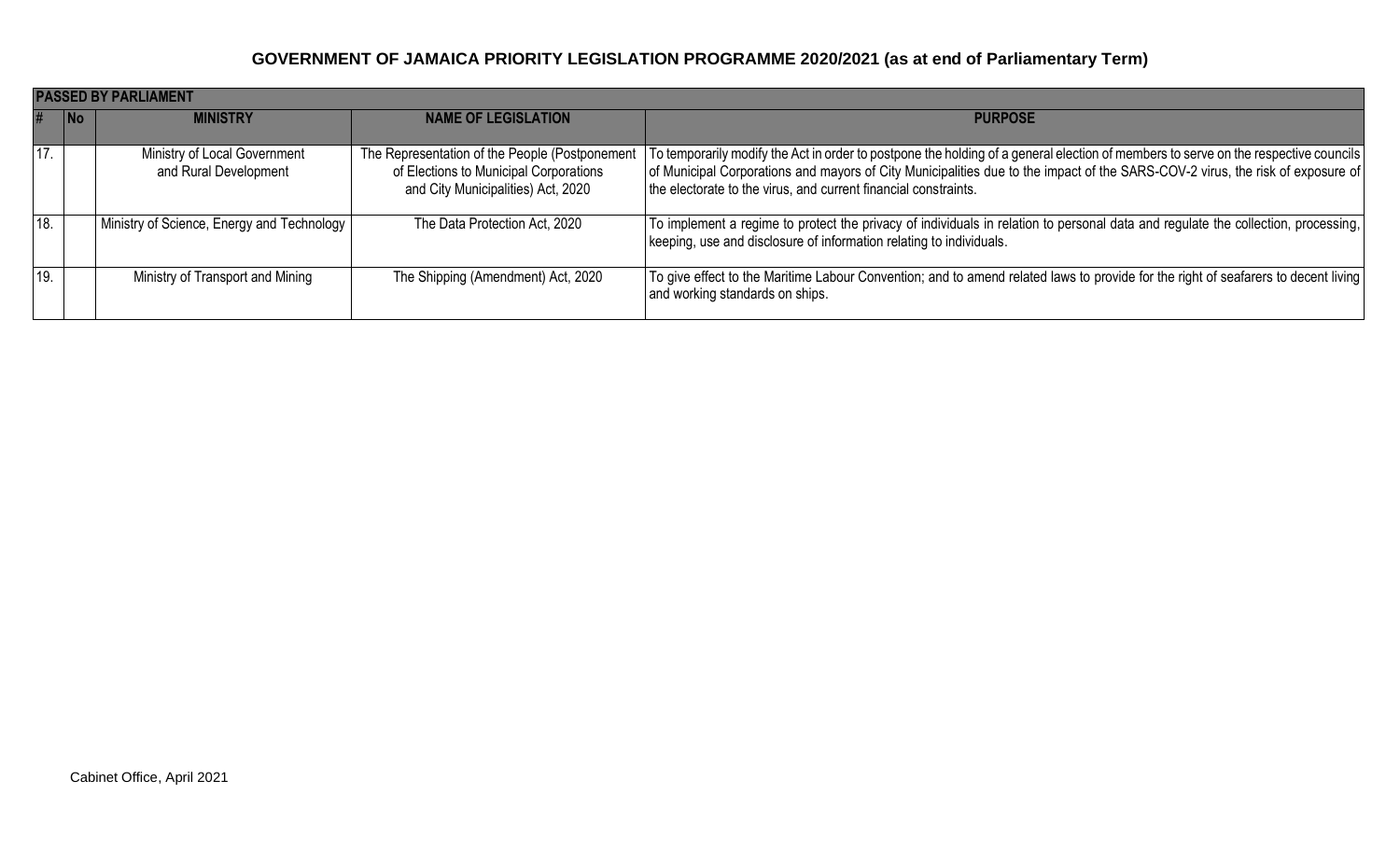|                 | <b>TABLED IN PARLIAMENT</b> |                                                         |                                                                        |                                                                                                                                                                                                                                                                                                                                                                                             |  |  |
|-----------------|-----------------------------|---------------------------------------------------------|------------------------------------------------------------------------|---------------------------------------------------------------------------------------------------------------------------------------------------------------------------------------------------------------------------------------------------------------------------------------------------------------------------------------------------------------------------------------------|--|--|
|                 | $#$ No                      | <b>MINISTRY</b>                                         | <b>NAME OF LEGISLATION</b>                                             | <b>PURPOSE</b>                                                                                                                                                                                                                                                                                                                                                                              |  |  |
| 20.             |                             | Ministry of Culture, Gender, Entertainment<br>and Sport | Prevention of Sexual Harassment Bill                                   | To highlight the nature of the offensive conduct, establish the liability of the offending party, and to outline the liability of<br>accommodating parties.                                                                                                                                                                                                                                 |  |  |
| 21              | 2.                          | Ministry of Economic Growth<br>and Job Creation         | Limited Liability Companies Bill                                       | To provide for the establishment of Limited Liability Companies in Jamaica.                                                                                                                                                                                                                                                                                                                 |  |  |
| 22.             | 3                           | Ministry of Finance and the Public Service              | <b>Customs Bill</b>                                                    | To repeal and replace the Customs Act to facilitate the comprehensive review and modernization of the Act to support the reforms<br>in customs administration.                                                                                                                                                                                                                              |  |  |
| 23.             | 4.                          | Ministry of Health and Wellness                         | Framework Convention on Tobacco Control<br>(Implementation) Bill       | To expedite compliance with commitments under the Framework Convention on Tobacco Control.                                                                                                                                                                                                                                                                                                  |  |  |
| 24.             | 5.                          | Ministry of Labour and Social Security                  | National Insurance (Validation, Indemnification and<br>Amendment) Bill | To provide for increase in contributions and benefits payable under the Act; validate and confirm the payment of certain benefits<br>made in good faith by persons acting on behalf of the National Insurance Fund, and the collection of contributions done in good<br>faith; indemnify certain persons in respect of those payments and contributions; and provide for connected matters. |  |  |
| $\overline{25}$ | 6.                          | Ministry of Labour and Social Security                  | Occupational Safety and Health Bill                                    | To provide for the establishment of safety and health standards for all places in which economic activity is undertaken.                                                                                                                                                                                                                                                                    |  |  |
| 26.             |                             | Ministry of Local Government<br>and Rural Development   | <b>Human Services Bill</b>                                             | To repeal and replace the Poor Relief Act; to abolish the Board of Supervision and transfer its functions to the Ministry with<br>responsibility for local government; and to modernise the legislation.                                                                                                                                                                                    |  |  |
| 27.             | 8.                          | Office of the Prime Minister                            | National Identification and Registration Bill                          | To introduce a National Identification Card and National Identification Number as well as the establishment of the National<br>Identification and Registration Authority.                                                                                                                                                                                                                   |  |  |
| 28.             | 9.                          | Office of the Prime Minister                            | Representation of the People (Amendment) Bill                          | This amend the Act to enable the holding of local government elections at the same time as a general election, in instances where<br>the timing for each respective election, in keeping with legal requirements, falls within one hundred and twenty days of the other,<br>is envisaged to result in significant cost savings to Jamaica, as well as administrative convenience.           |  |  |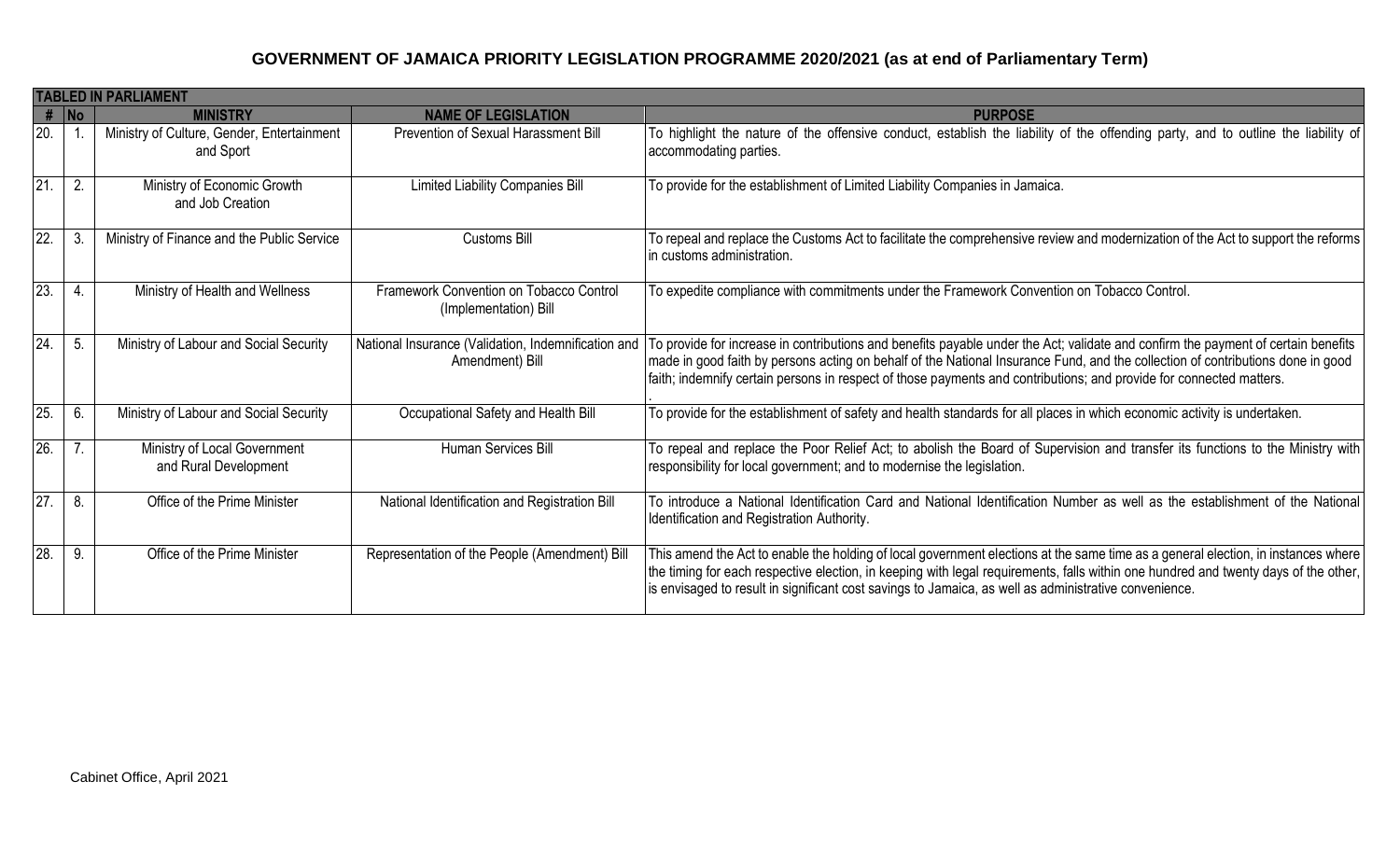|     | APPROVED FOR TABLING IN PARLIAMENT |                                                       |                                   |                                                                                                                                                                                                             |  |  |  |
|-----|------------------------------------|-------------------------------------------------------|-----------------------------------|-------------------------------------------------------------------------------------------------------------------------------------------------------------------------------------------------------------|--|--|--|
|     | $#$ No                             | MINISTRY                                              | NAME OF LEGISLATION               | <b>PURPOSE</b>                                                                                                                                                                                              |  |  |  |
| 29. |                                    | Ministry of Local Government<br>and Rural Development | Local Governance (Amendment) Bill | To provide for how boundaries of a City Municipality were to be altered, that Councillors elected to a City Municipality shall not sit<br>on the Municipal Corporation of that parish, and related matters. |  |  |  |

|        | BEING CONSIDERED/APPROVED BY LEGISLATION COMMITTEE |                                        |                                              |                                                                                                                                                                                                           |  |  |
|--------|----------------------------------------------------|----------------------------------------|----------------------------------------------|-----------------------------------------------------------------------------------------------------------------------------------------------------------------------------------------------------------|--|--|
| $#$ No |                                                    | <b>MINISTRY</b>                        | <b>NAME OF LEGISLATION</b>                   | <b>PURPOSE</b>                                                                                                                                                                                            |  |  |
| 30.    |                                                    | Ministry of Health and Wellness        | Optometry Bill                               | To modernize and properly regulate the practice of Optometrists.                                                                                                                                          |  |  |
| 31.    | <sup>2.</sup>                                      | Ministry of Agriculture and Fisheries  | Agro-Investment Corporation (Amendment) Bill | To merge the functions of the Agricultural Marketing Corporation (AMC) and the Agro-Investment Corporation (AIC); as well as to<br>establish mechanisms to improve and expand the functioning of the AIC. |  |  |
| 32.    |                                                    | Ministry of Labour and Social Security | Minimum Wage (Amendment) Bill                | To facilitate compliance with the International Labour Organization (ILO) Convention Concerning Decent Work for Domestic<br>Workers (C189), which Jamaica has already ratified.                           |  |  |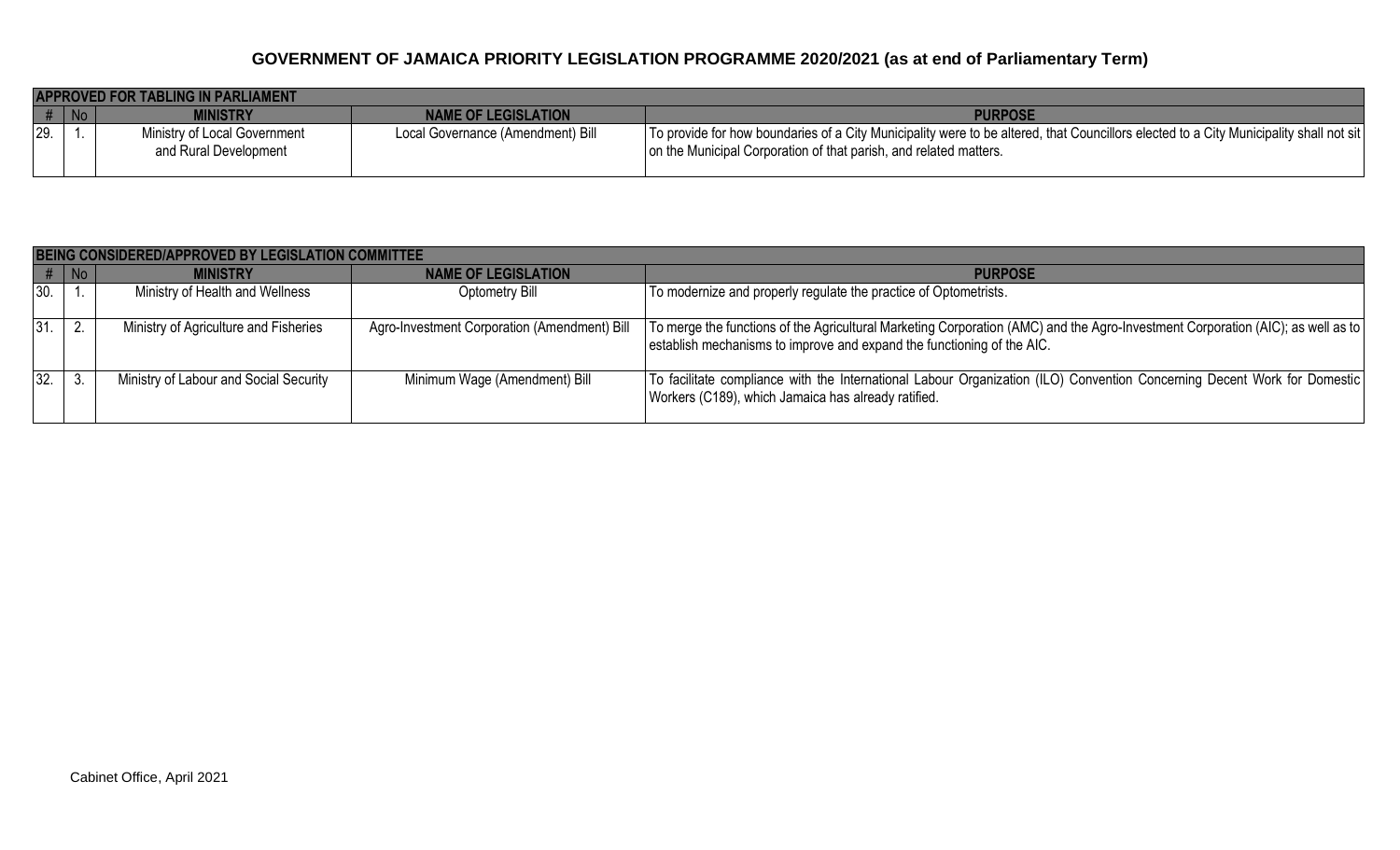|     | <b>BEING DRAFTED</b> |                                                 |                                                                                  |                                                                                                                                                                                                                                                                                                                                                                                         |  |  |
|-----|----------------------|-------------------------------------------------|----------------------------------------------------------------------------------|-----------------------------------------------------------------------------------------------------------------------------------------------------------------------------------------------------------------------------------------------------------------------------------------------------------------------------------------------------------------------------------------|--|--|
| #   | $\vert$ No           | <b>MINISTRY</b>                                 | <b>NAME OF LEGISLATION</b>                                                       | <b>PURPOSE</b>                                                                                                                                                                                                                                                                                                                                                                          |  |  |
| 33. | -1.                  | Ministry of Economic Growth<br>and Job Creation | Rent Restriction (Amendment) Bill                                                | To change the name of the Act to the "Rent Act" to reflect the purpose of the legislation to regulate all aspects of the rental industry;<br>and to effect other amendments to the Act.                                                                                                                                                                                                 |  |  |
| 34. | 2.                   | Ministry of Economic Growth<br>and Job Creation | Segregated Accounts Companies Bill                                               | To provide for the establishment of segregated accounts companies in Jamaica.                                                                                                                                                                                                                                                                                                           |  |  |
| 35. | 3.                   | Ministry of Education, Youth and Information    | Jamaica Teaching Council Bill                                                    | To provide for the establishment of the Jamaica Teaching Council, consequential amendments to the provisions of the Education<br>Act dealing with the Teachers Service Commission, and for the introduction of a system of teacher licensing.                                                                                                                                           |  |  |
| 36. | 4.                   | Ministry of Education, Youth and Information    | Jamaica Tertiary Commission Bill                                                 | To modernise and strengthen the legal and regulatory framework for the higher education sector in Jamaica, including making<br>provision for the registration of higher education providers, the establishment of a National Qualifications Framework, the re-<br>structuring of institutional arrangements to support the sector and consequential amendments and for related matters. |  |  |
| 37. | 5.                   | Ministry of Education, Youth and Information    | Council of Community Colleges of Jamaica<br>(Validation and Amendment) Bill      | To amend the Act to empower the Council to confer academic awards and to validate and indemnify the Council in respect of past<br>actions in making such awards.                                                                                                                                                                                                                        |  |  |
| 38. | 6.                   | Ministry of Finance and the Public Service      | <b>Resolution for Financial Institutions</b><br>(Special Resolution Regime) Bill | To establish a special resolution regime for the orderly resolution of distressed financial institutions in order to protect financial<br>stability whilst minimizing the recourse to public funds.                                                                                                                                                                                     |  |  |
| 39. |                      | Ministry of Finance and the Public Service      | Pensions (Superannuation Funds and Retirement<br>Schemes) (Amendment) Bill       | Regulation of Private Pension Scheme for vesting, indexation, and portability. This is the second phase of private sector pensions<br>reform.                                                                                                                                                                                                                                           |  |  |
| 40. | 8.                   | Ministry of Finance and the Public Service      | Revenue Administration Bill                                                      | To enhance the effectiveness of and strengthen the enforcement capabilities of the Revenue Protection Division.                                                                                                                                                                                                                                                                         |  |  |
| 41. | 9.                   | Ministry of Finance and the Public Service      | <b>Insurance Bill</b>                                                            | To facilitate the creation of the legislative framework for micro-insurance and to support the microcredit industry.                                                                                                                                                                                                                                                                    |  |  |
| 42. | 10                   | Ministry of Finance and the Public Service      | <b>Credit Union (Special Provisions) Bill</b>                                    | To facilitate the supervision of credit unions by the Bank of Jamaica.                                                                                                                                                                                                                                                                                                                  |  |  |
| 43. | 11                   | Ministry of Finance and the Public Service      | <b>Public Accountancy Bill</b>                                                   | To improve and strengthen the effectiveness of the accountancy profession.                                                                                                                                                                                                                                                                                                              |  |  |
| 44. | 12.                  | Ministry of Finance and the Public Service      | Financial Administration and Audit (Amendment)<br>Bill                           | To facilitate the integration of the Audit Commission into the Ministry of Finance and the Public Service.                                                                                                                                                                                                                                                                              |  |  |
| 45. | 13.                  | Ministry of Finance and the Public Service      | Financial Services Commissions (Amendment) Bill                                  | To facilitate the development of the regime for consolidated supervision of non-deposit taking institutions (non-DTIs) groups.                                                                                                                                                                                                                                                          |  |  |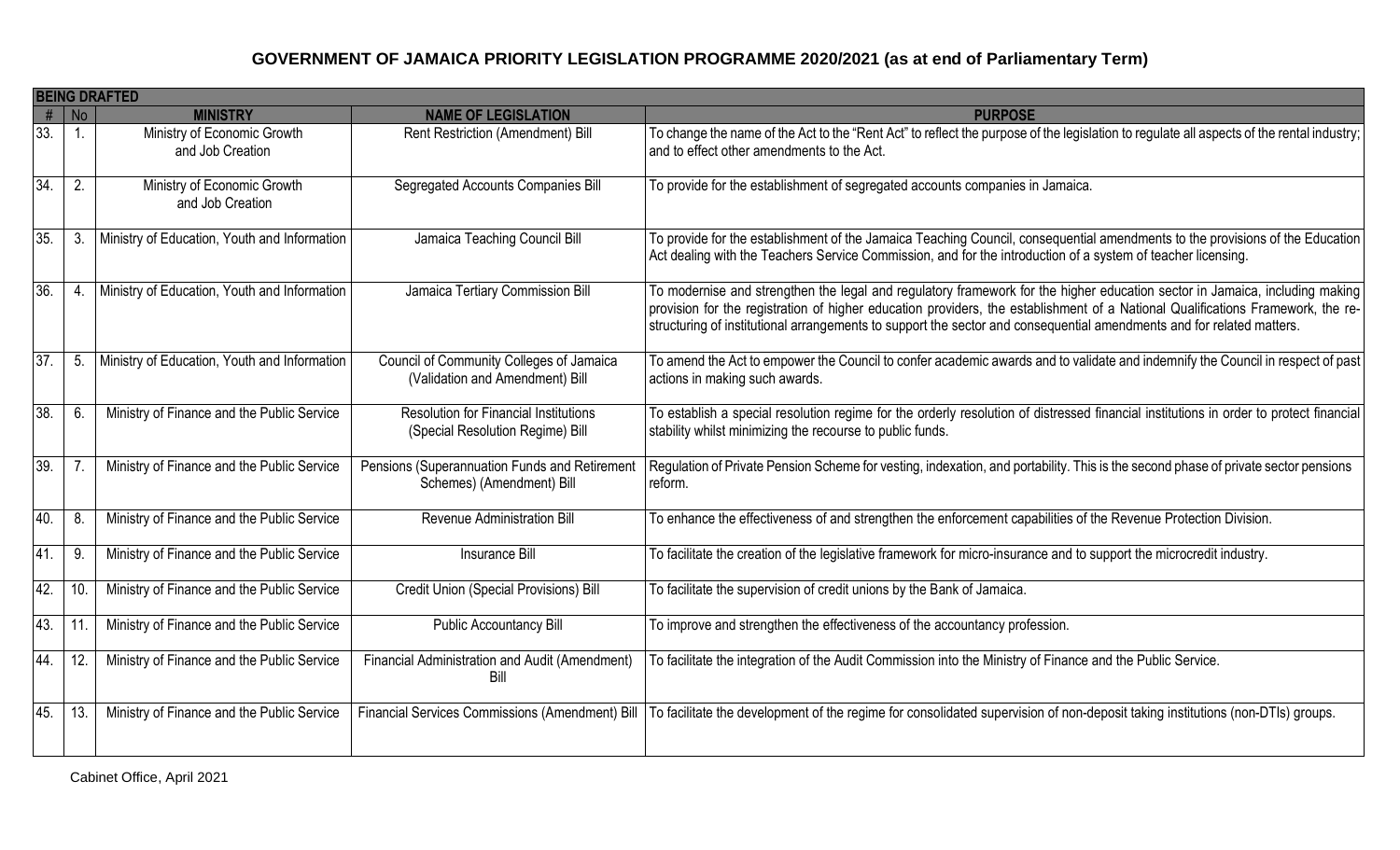|     | <b>BEING DRAFTED</b> |                                                       |                                                                                                 |                                                                                                                                                                                                                                                                                        |  |  |
|-----|----------------------|-------------------------------------------------------|-------------------------------------------------------------------------------------------------|----------------------------------------------------------------------------------------------------------------------------------------------------------------------------------------------------------------------------------------------------------------------------------------|--|--|
| #   | <b>No</b>            | <b>MINISTRY</b>                                       | <b>NAME OF LEGISLATION</b>                                                                      | <b>PURPOSE</b>                                                                                                                                                                                                                                                                         |  |  |
| 46. | 14.                  | Ministry of Health and Wellness                       | Food and Drugs (Amendment) Bill                                                                 | To allow for the effective regulation of natural health products, including nutraceuticals.                                                                                                                                                                                            |  |  |
| 47. | 15.                  | Ministry of Industry, Investment<br>and Commerce      | Companies (Amendment) Bill                                                                      | To strengthen the efficient operation of companies in Jamaica.                                                                                                                                                                                                                         |  |  |
| 48. | 16.                  | Ministry of Industry, Investment<br>and Commerce      | Trade Mark (Amendment) Bill                                                                     | To allow for the implementation of the Madrid Protocol which allows for a system of International registration of trademarks and<br>service marks.                                                                                                                                     |  |  |
| 49. | 17                   | Ministry of Labour and Social Security                | <b>National Insurance Bill</b>                                                                  | To provide for increase in contributions and benefits payable under the Act and for connected matters.                                                                                                                                                                                 |  |  |
| 50. | 18.                  | Ministry of Local Government<br>and Rural Development | National Solid Waste Management (Amendment)<br>Bill                                             | To validate all the actions of the National Solid Waste Management Authority (NSWMA) with respect to the contributions to the<br>Metropolitan Parks and Markets (MPM) Pension Plan; and to empower the Minister to give retroactive approval to NSWMA to join<br>the MPM Pension Plan. |  |  |
| 51. | 19.                  | Ministry of National Security                         | Firearms (Amendment) Bill                                                                       | To address deficiencies hindering the Firearm Licensing Authority in the execution of their duties; and to provide for the revision<br>of the protocols supporting the current firearm review process; and to introduce new offences.                                                  |  |  |
| 52. | 20.                  | Ministry of National Security                         | Immigration Restriction (Commonwealth Citizen)<br>(Amendment) Bill; and Aliens (Amendment) Bill | To amend the immigration laws to address current and emerging border security issues.                                                                                                                                                                                                  |  |  |
| 53. | $\overline{21}$      | Ministry of Transport and Mining                      | Civil Aviation (Amendment) Bill                                                                 | To comprehensively review the Act to strengthen the provisions in keeping with Jamaica's continued compliance with the<br>Convention on International Civil Aviation (Chicago Convention, 1944).                                                                                       |  |  |
| 54. | 22.                  | Ministry of Transport and Mining                      | Shipping (Pollution Prevention, Response, Liability<br>and Compensation Bill                    | To incorporate the provisions of MARPOL 73/78; to allow for recovery compensation in the event of an oil spill and contribution<br>by importers of oil to the International Oil Pollution Compensation Fund.                                                                           |  |  |
| 55. | 23.                  | Ministry of Transport and Mining                      | <b>Transport Authority (Amendment) Bill</b>                                                     | To facilitate the implementation of recent policy changes to reflect the current trends and to address indiscipline and corruption in<br>the public passenger transport sector.                                                                                                        |  |  |
| 56. | 24.                  | Office of the Prime Minister                          | Registration (Births and Deaths) (Amendment) Bill                                               | To amend the Registration (Births and Deaths) Act to treat with the registration forms and procedures for the mandatory<br>registration of the particulars of fathers.                                                                                                                 |  |  |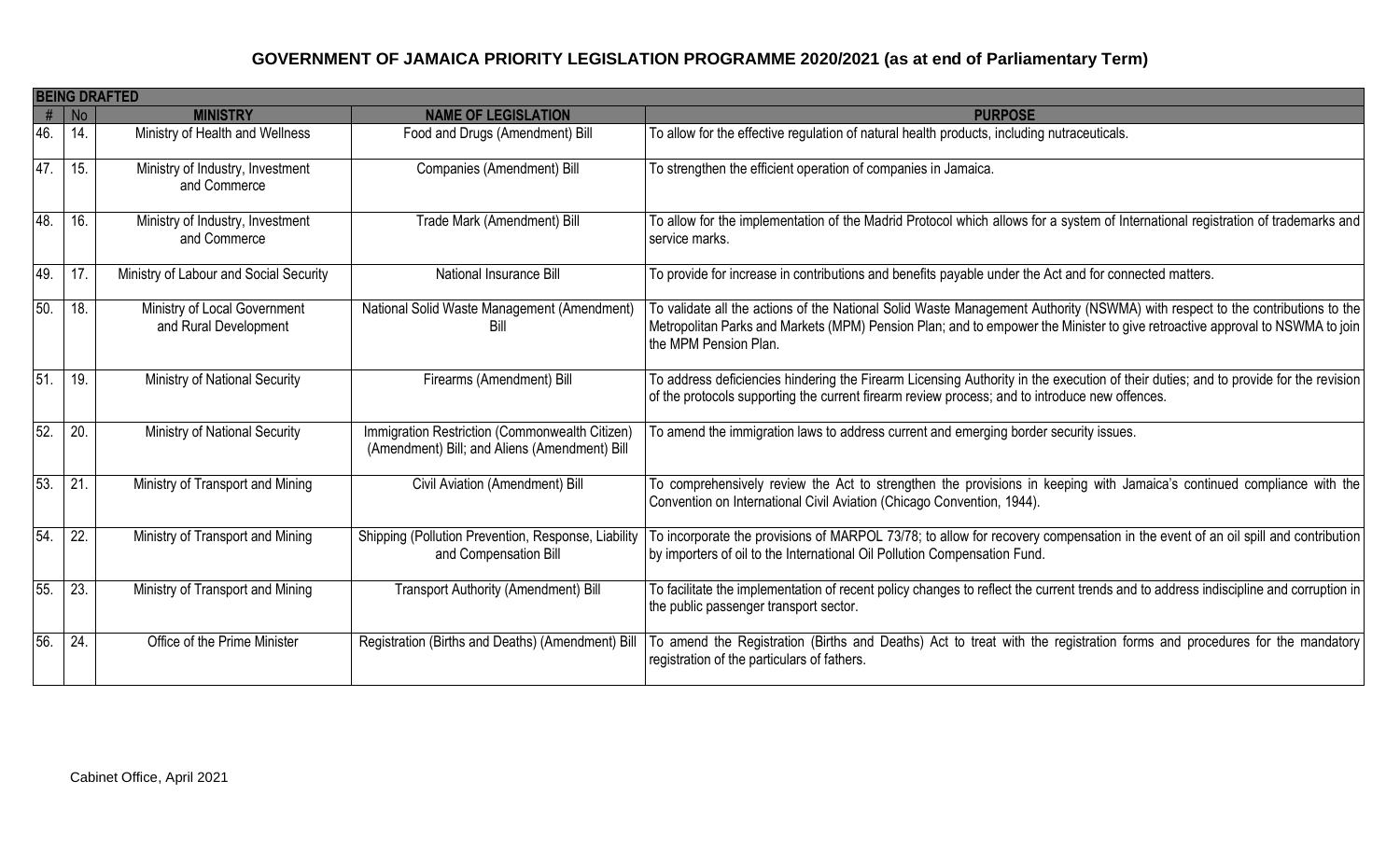|                   |                             | <b>CABINET APPROVAL OF DRAFTING INSTRUCTIONS</b> |                                                                                              |                                                                                                                                                                                                                                                                                                                                                                                                                                                                                                                                                                                                                                                                                                                                                               |
|-------------------|-----------------------------|--------------------------------------------------|----------------------------------------------------------------------------------------------|---------------------------------------------------------------------------------------------------------------------------------------------------------------------------------------------------------------------------------------------------------------------------------------------------------------------------------------------------------------------------------------------------------------------------------------------------------------------------------------------------------------------------------------------------------------------------------------------------------------------------------------------------------------------------------------------------------------------------------------------------------------|
| #                 | $\overline{\phantom{a}}$ No | <b>MINISTRY</b>                                  | <b>NAME OF LEGISLATION</b>                                                                   | <b>PURPOSE</b>                                                                                                                                                                                                                                                                                                                                                                                                                                                                                                                                                                                                                                                                                                                                                |
| $\overline{57}$ . | $\overline{1}$ .            | Ministry of Economic Growth<br>and Job Creation  | Forest (Amendment) Bill                                                                      | To allow for the effective implementation of the Protected Areas System Master Plan 2013-2017.                                                                                                                                                                                                                                                                                                                                                                                                                                                                                                                                                                                                                                                                |
| 58.               | 2.                          | Ministry of Economic Growth<br>and Job Creation  | Professional Engineers Registration (Amendment)<br>Bill                                      | To amend the Act to address issues relating to registration, annual practising certificated and prescribed fees and penalties.                                                                                                                                                                                                                                                                                                                                                                                                                                                                                                                                                                                                                                |
| 59.               | 3.                          | Ministry of Economic Growth<br>and Job Creation  | Registration of Titles (Amendment) Bill;<br>Registration of (Strata Titles) (Amendment) Bill | To provide for the implementation of an electronic system of Land Title Registration.                                                                                                                                                                                                                                                                                                                                                                                                                                                                                                                                                                                                                                                                         |
| 60.               | 4.                          | Ministry of Finance and the Public Service       | <b>Banking Services (Amendment) Bill</b>                                                     | To establish a consumer protection framework for deposit taking institutions.                                                                                                                                                                                                                                                                                                                                                                                                                                                                                                                                                                                                                                                                                 |
| 61.               | 5.                          | Ministry of Finance and the Public Service       | Casino Gaming (Amendment) Bill                                                               | To redefine the requirements for investments in Integrated Resort Developments.                                                                                                                                                                                                                                                                                                                                                                                                                                                                                                                                                                                                                                                                               |
| 62.               | 6.                          | Ministry of Finance and the Public Service       | <b>Gaming Bill</b>                                                                           | To facilitate the merger of the Betting, Gaming and Lotteries Commission, the Jamaica Racing Commission, and the Casino<br>Gaming Commission.                                                                                                                                                                                                                                                                                                                                                                                                                                                                                                                                                                                                                 |
| 63.               |                             | Ministry of Finance and the Public Service       | General Consumption Tax (Amendment) Bill                                                     | To amend the First Schedule Group 19 of The General Consumption Tax (GCT) Act to include a provision for the payment of<br>GCT on the purchase of prepaid electricity service for residential customers for private and domestic use, beyond 150 kilowatt<br>hours within a specific month or payment cycle.                                                                                                                                                                                                                                                                                                                                                                                                                                                  |
| 64.               | 8.                          | Ministry of Finance and the Public Service       | General Consumption Tax (Validation,<br>Indemnification and Amendment) Bill                  | To:<br>amend the General Consumption Tax Act and the General Consumption Tax Regulations, 1991 to give permanent effect to<br>the reduction in the standard rate of General Consumption Tax from 16.5% to 15%;<br>enact of legislation to validate the Provisional Collection of Tax (General Consumption Tax) Order, 2020 which purported to<br>make amendments to the General Consumption Tax Act and the General Consumption Tax Regulations, 1991 by varying<br>the rate of tax under the Act and the Regulations; and<br>the enactment of legislation to indemnify the Government and its agents against any liability arising from any acts done<br>iii.<br>pursuant to the lapsed Provisional Collection of Tax (General Consumption Tax) Order, 2020. |
| 65.               | 9.                          | Ministry of Finance and the Public Service       | International Corporate and Trust Services<br>Providers Bill                                 | To include domestic corporate and trust services providers under the regulatory regime of the Financial Services Commission.                                                                                                                                                                                                                                                                                                                                                                                                                                                                                                                                                                                                                                  |
| 66.               | 10.                         | Ministry of Finance and the Public Service       | Stamp Duty (Amendment) Bill                                                                  | To amend the Act to: replace the list of prescribed goods and their corresponding Additional Stamp Duty (ASD) rates with an<br>alternate list of goods and the New ASD rates.                                                                                                                                                                                                                                                                                                                                                                                                                                                                                                                                                                                 |